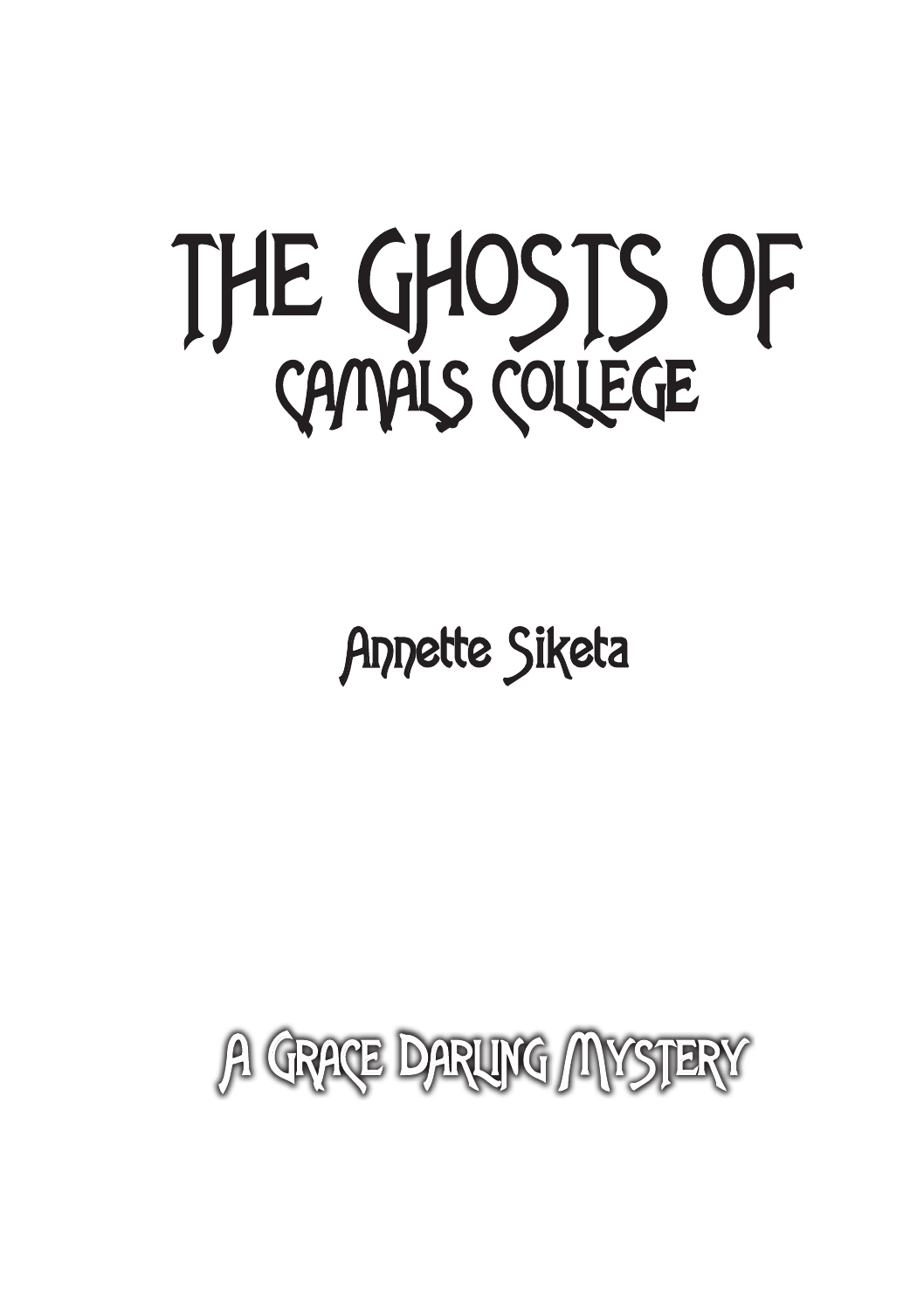Copyright ©2011 Annette Siketa

This edition published in 2011 by Annette Siketa Printed by: www.digitalprintaustralia.com 135 Gilles Street, Adelaide, South Australia 5000

All rights reserved. No part of this publication may be produced (except brief extracts for the purpose of review), stored in a retrieval system in any form or by any means, electronic, mechanical, photocopying, recording or otherwise, without the prior written permission of the authors.

Cover Design and Artwork: Jamahl Pollard

National Library of Australia cataloguing-in-publication data:

| Author:             | Siketa, Annette                                         |
|---------------------|---------------------------------------------------------|
| Title:              | The ghosts of Camals College: a Grace Darling mystery / |
|                     | Annette Siketa.                                         |
| ISBN:               | 978097215604 (pbk.)                                     |
| Dewey No.: $A823.4$ |                                                         |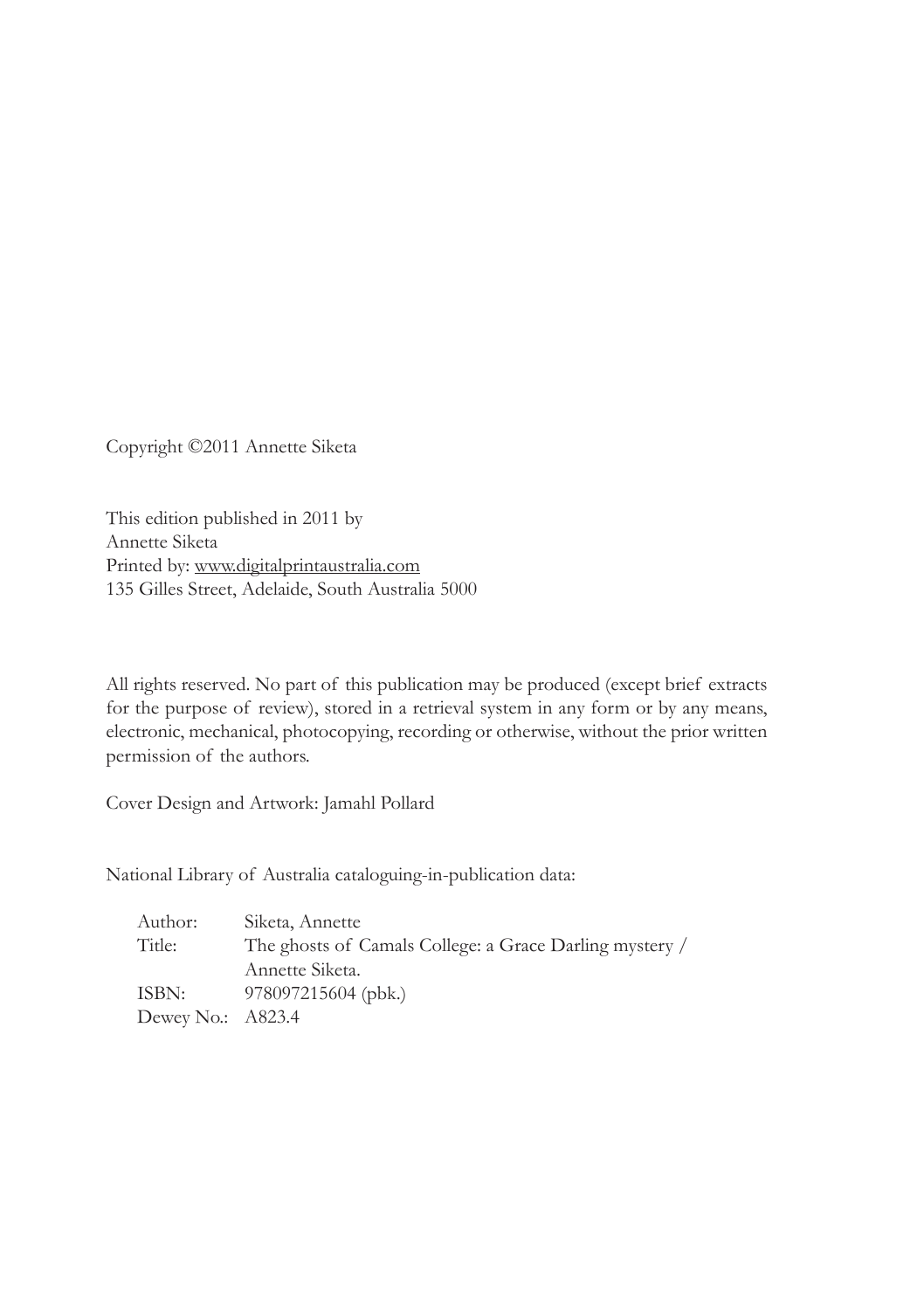Annsarann lodge, 15th September, 2010.

Dear Reader,

I really hope you enjoy the book. If you happen to finish it before your friends do, please don't tell them what happens because they will never guess how it ends.

Something strange happened during the writing of this book. Have you ever been alone, especially late at night, and had the feeling someone was standing behind you? Or perhaps you had your nose in a book and thought someone was reading over your shoulder? Well that"s exactly what happened to me. Perhaps it was the subject matter, or the long nights pounding the keyboard. Either way, I am absolutely sure that someone, or something, was following my every move.

As if that wasn"t bad enough, several other "odd" things happened as well. My sandwich maker suddenly went on a go slow, the automatic toaster refused to pop-up, and I daren't even tell you what happened to the hair-dryer. During this time, I also bought a new TV, but within days of bringing it home, the people on the screen took on a hazy, almost ghostly shadow. Spooky eh?

I would really like to know if anything 'odd' happens while you're reading this book. ENJOY!

Yours,

Annette Siketa

For Albert and Peter – In loving memory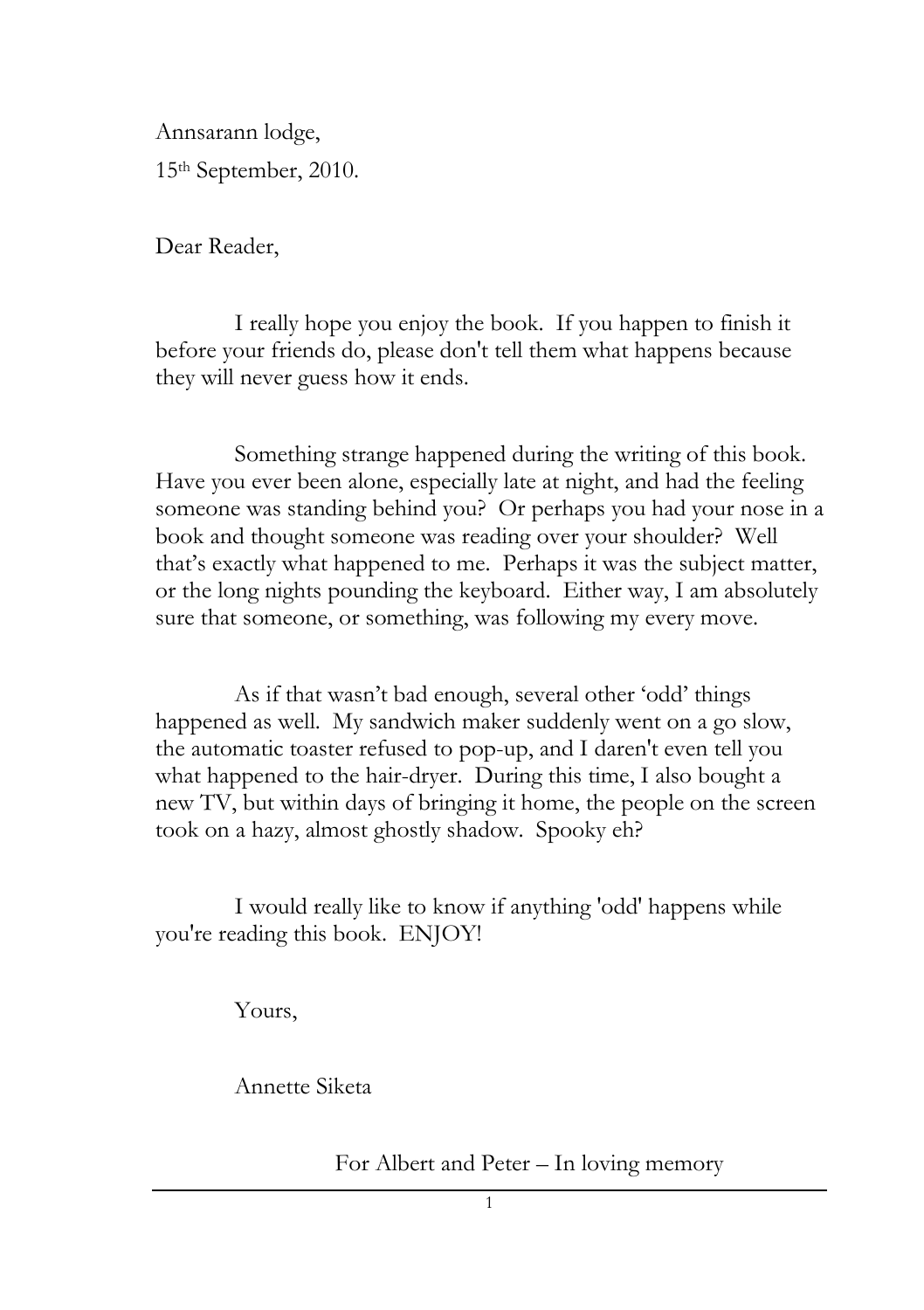## **Chapter 1**

## *The decision*

Professor Lution stood in her office and absently gazed out of the window. In her hand, was a cup of her favourite Hackleberry's Roast Hazelnut Coffee, which she sipped slowly, occasionally letting out a short, troubled sigh. Although she shunned the title, Professor Lution was regarded as the greatest woman in the world, at least, the world where she lived…and she had a problem.

There was a balloon-sized cluster of pink bubbles rolling across the window, as though it was washing the glass, which in point of fact, it was. Professor Lution ignored it. Nor did she pay much attention to the weather, which somewhat curiously, kept changing from bright and sunny to dark and overcast every few minutes. Even when everything was suddenly plunged into darkness, Professor Lution showed only the mildest interest.

Professor Lution was short and slender, with expressive brown eyes and a proud, Roman nose. She always wore her iron-grey hair in a bun on the top of her head, and her kind, matronly smile conveyed wisdom and maturity, although her real age was a closely guarded secret. She was dressed in a smart black business suit, a crisp white shirt, and had a pair of silver framed glasses hanging from a chain around her neck. She could easily have passed for a Bank Manager or a Doctor, but Professor Lution was neither of these things. In fact, she had never been inside a modern day bank in her life, and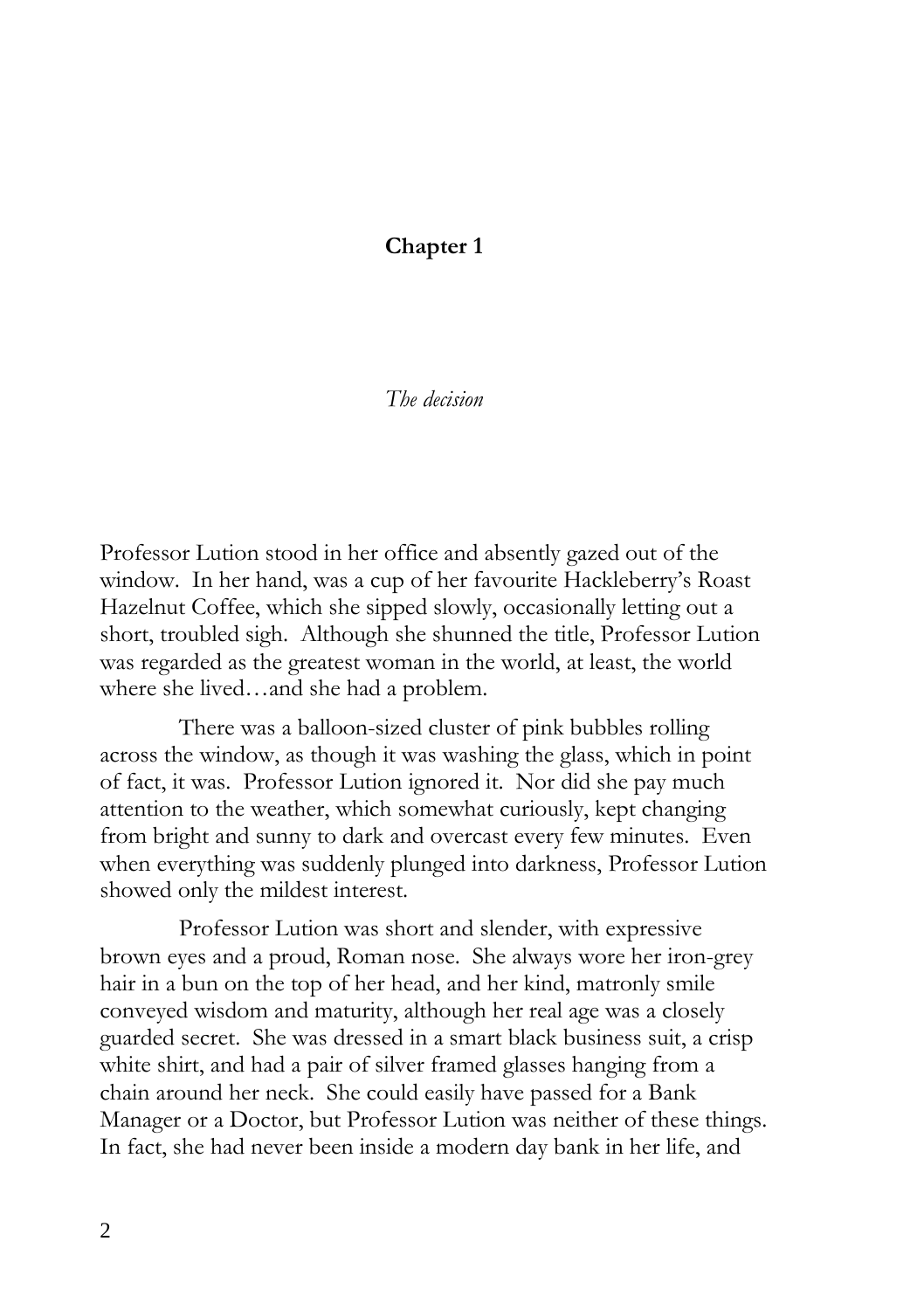the last time she"d seen a medical Doctor professionally was…well, more years ago than she cared to remember.

The only 'oddity' about her appearance, was a gold salamander brooch positioned on a lapel. At first glance the tiny creature appeared perfectly ordinary, but when she stroked it with a finger, it blinked its ruby red eyes as though to say, "What did you wake me up for?" and ran up her jacket. Clearly it was not "normal", but then, neither was Professor Lution.

Professor Lution was the Chancellor of the College of Customs and Myths and Legends, or Camals for short. Camals was located not so much in another time, but in another realm – a place called Zanterus, and was home to a huge variety of ghosts, spirits, and manifestations. Camals also accepted 'mortals' from the age of 12 onwards, however, the selection criteria was to say the least, unusual.

There were two levels of entry, the first being a direct connection to the spirit world, such as being the son or daughter of a Witch Doctor, a Sharman, or a Medicine Man. The second level were those who had demonstrated exceptional boldness, braveness, or compassion. Academic qualifications, or indeed lack of them, played absolutely no part.

The selection process began with the Gatherers. Gatherers were specially trained spirits who, because of their ability to "blend" into the mortal world, were sent to watch and report on prospective students. The woman who owned the corner shop, a bus driver, an art teacher or sports master, even a neighbour mowing the lawn, any one of them could be a Gatherer.

It was one such report that was causing the problem, for as soon as it was known that Grace Darling was being considered, not only were the halls and corridors rife with excited gossip, but there was considerable sneering and opposition as well. Camals College, or so it seemed, was divided.

Professor Lution looked at the sky again, which was now a dull sombre grey. "Oh dear," she said with a heavy sigh. "Doctor Ambit must be teaching a class. Which reminds me, I must put in an order for balmy weather for the Polynesian feast on Saturday evening. After the last fiasco, I really hope he gets it right this time. Perhaps I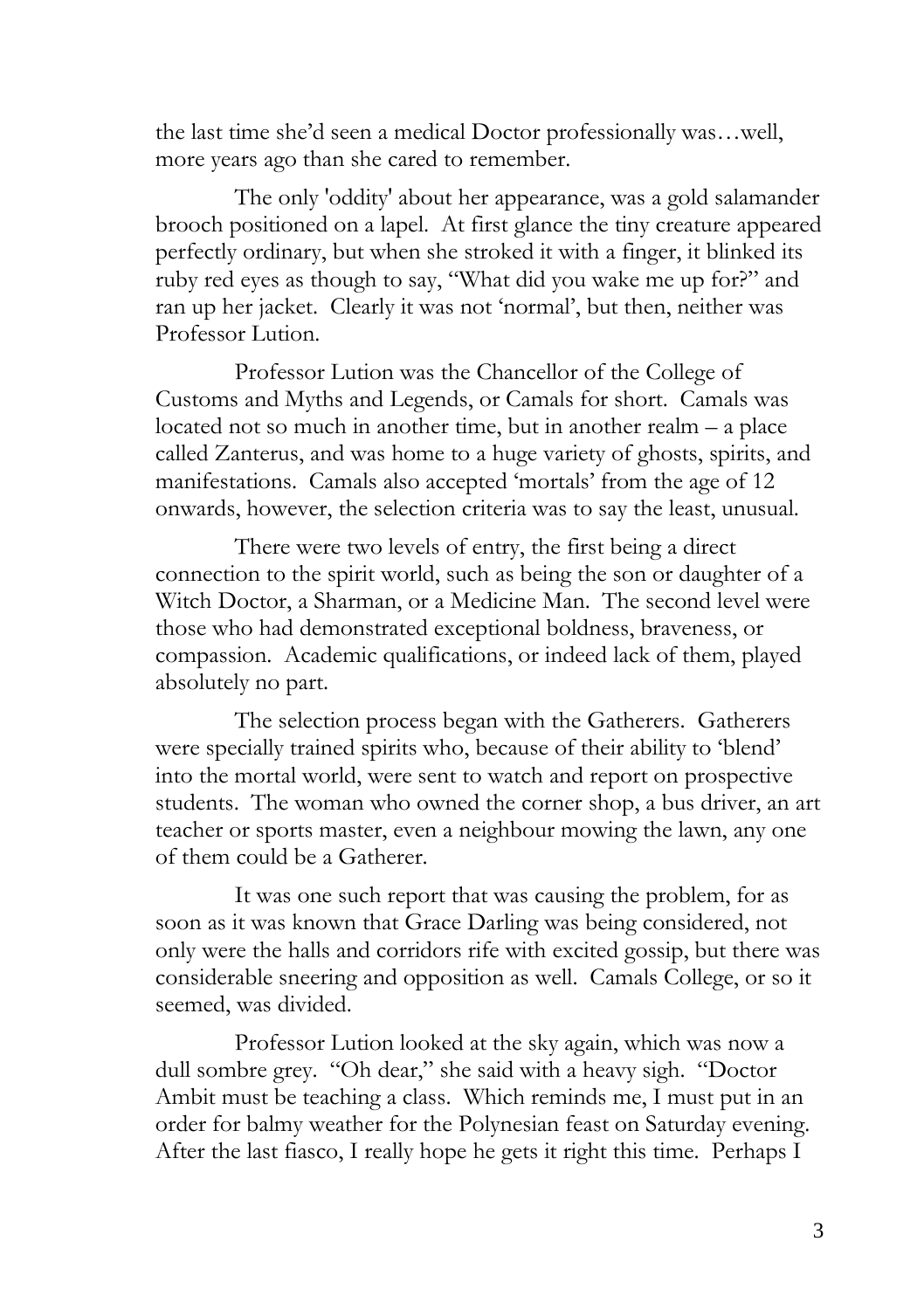should have a quiet word to him about retirement. At 126 years of age, I'm sure he'd like to rest."

"Talking to yourself?" said a heavily accented voice from behind. Professor Lution turned and smiled benignly at a portrait of the Mona Lisa who, instead of the usual dowdy black dress, was wearing a bright yellow concoction, along with a pair of dangly purple earrings.

The walls of Professor Lution"s office were lined with copies of some very famous paintings. However, unlike their mortal counterparts, these pictures could 'change'. Today Van Gogh's vase of "Sunflowers" was sporting a bunch of pink roses, which also smelt. In addition, the paintings were haunted by the people portrayed, and although a figure could move inside its frame, only its spirit was free to come and go as it pleased, which made them very handy for running errands.

"It"s the first sign of madness you know," said Mona, smiling broadly.

"Quite right Madam," said the portrait of Sir Isaac Newton in a breathless voice, his static painted figure having just sprung to life.

"Ah so you"re back Sir Isaac, any problems?" asked Professor Lution politely, although given his flushed face and sweating brow, she thought she already knew the answer. Obviously the little 'clean up' job she"d sent him on, had not gone well.

"My dear lady," said Sir Isaac, mopping his face with a lace handkerchief. "Anyone who has the misfortune to encounter that scoundrel Edmund Hawkins, will always have a problem. Never during my 30 years service at the Royal Mint, had I ever witnessed such shameful behaviour. He is a disgrace to us spirits and should be sent packing." The figures in the other paintings pretended they hadn"t heard, but it was obvious from their jerky movements or a slight turning of a head, that they were listening to the brilliant scientist keenly.

"Oh dear," said Professor Lution, stifling a chuckle. "What else did he do?" Before answering, Sir Isaac poured a glass of claret from a decanter painted into the picture, and raised it in salute.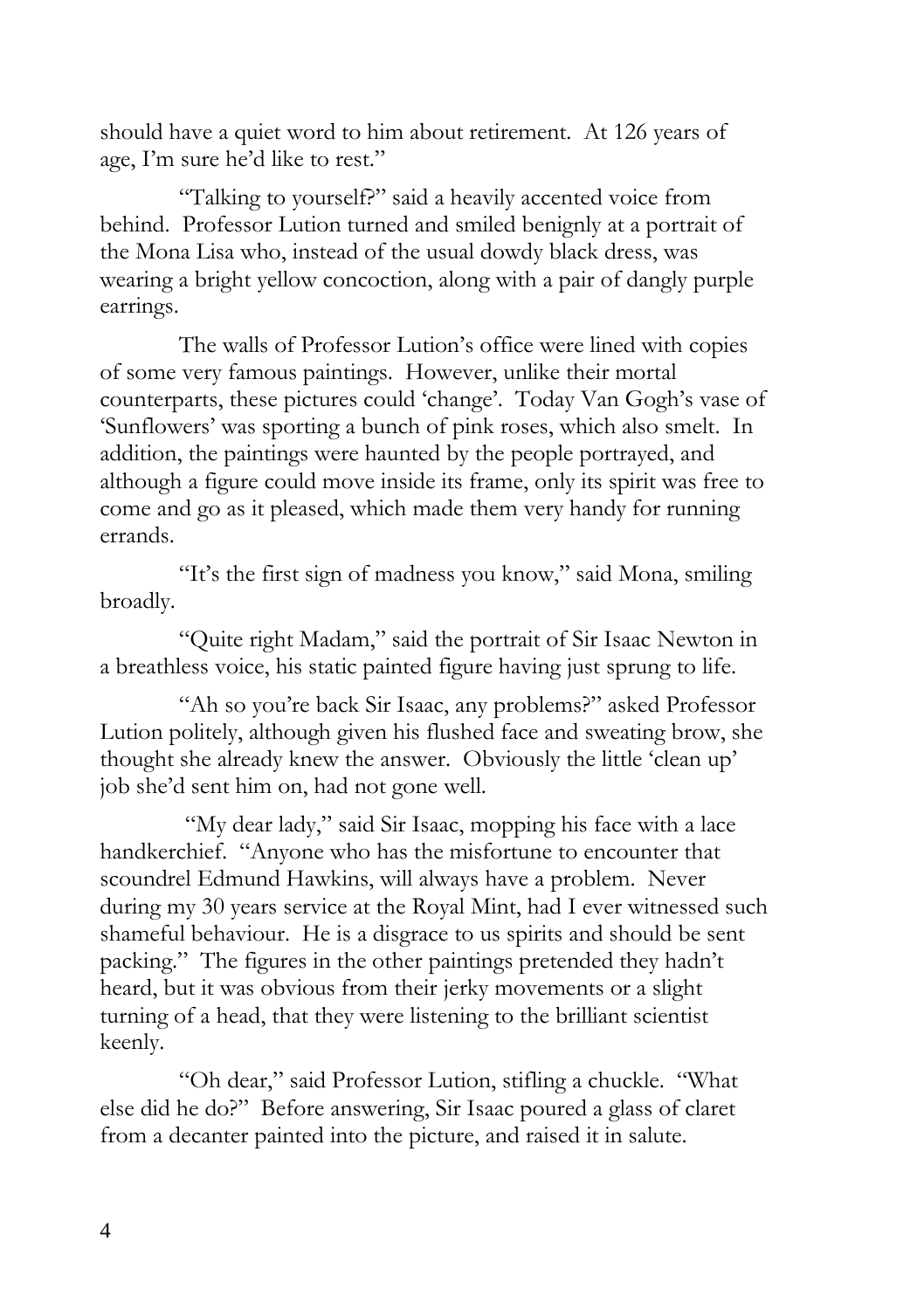"Your health Madam," he said drinking deeply. "I was successful in correcting the date on the newly minted coins. Fancy changing the date from 2011 to 1002, such childish behaviour. No, the problem occurred when I attempted to disgorge him from the stamping machine. He slipped out of the back and floated into a tearoom"

"A what?" screeched the portrait of Whistler's Mother. "Speak up man, can"t hear you."

"Use your ear trumpet mother," said Professor Lution raising her voice.

"What for? I'm not deaf. It's him, he talks too low."

Professor Lution let out a small exasperated sigh. "A tearoom mother," she patiently explained, "is a common refreshment area. Please continue Sir Isaac."

"Well I was in the process of extracting him from a tea urn when a female employee entered. The unconscionable devil deliberately made himself visible, pulled his head off…and rolled it across the floor like a bowling ball. Regrettably, the woman saw everything and collapsed in terror."

Every painting rang with laughter. Even Professor Lution, who always maintained a respectful dignity, shook with mirth, and it was a moment or two before she regained her composure. Nevertheless, her voice still held a note of bemusement when she next spoke.

"You shouldn"t blame poor Edmund too much. After all, he was falsely accused of stealing from the Mint and executed in 1888. Where is he now?"

Sir Isaac hesitated then said in a dignified voice, "In the mayhem that followed he…departed."

"He lost him!" cried Whistler"s Mother from her rocking chair, which tilted dangerously as she howled with laughter. "Some genius you are."

"That"s enough everyone," said Professor Lution firmly. "It was not Sir Isaac's fault. Edmund is, to use a mortal expression, a slippery customer, and I've no doubt he'll soon re-emerge."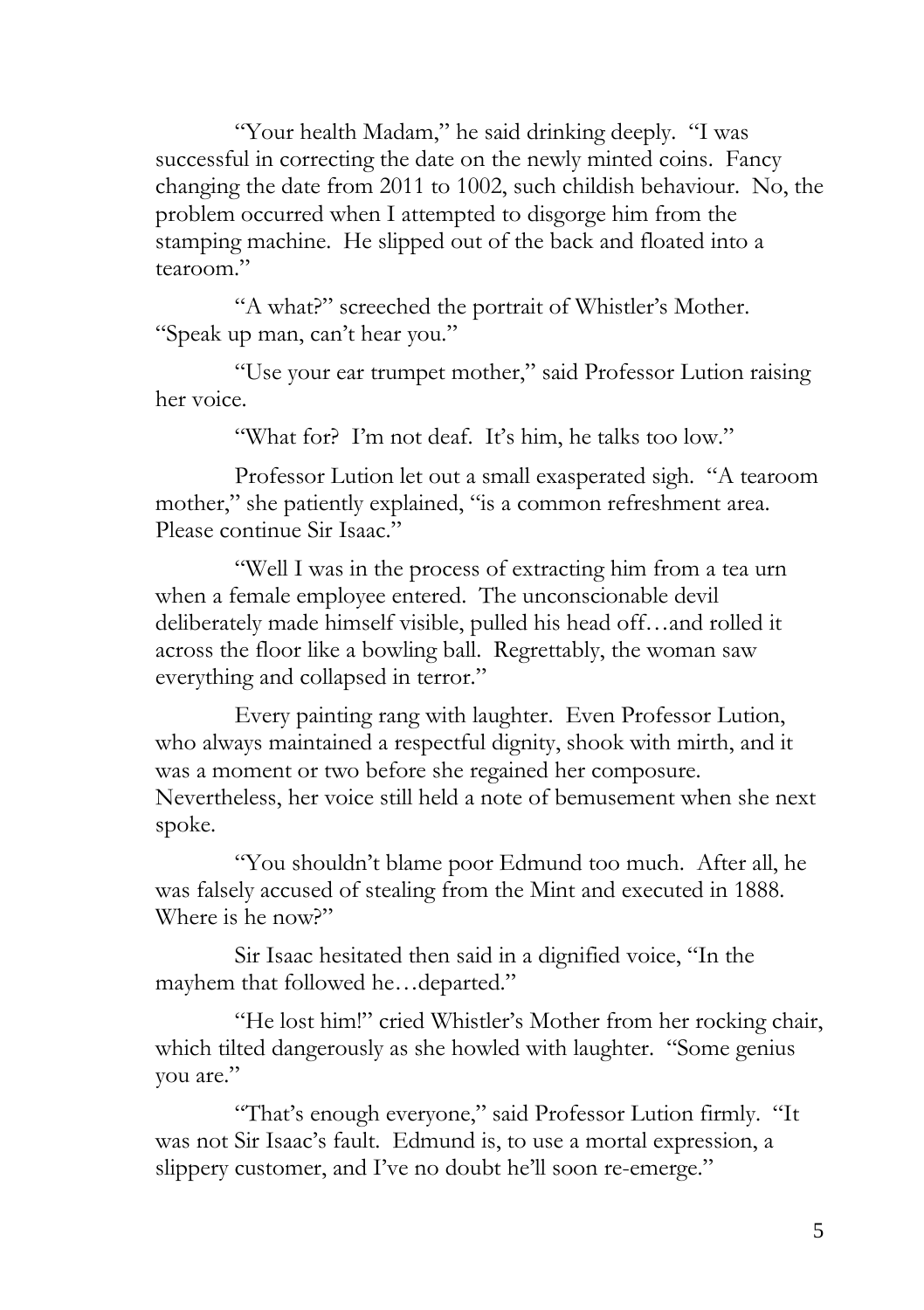"That Madam," said Sir Isaac stiffly, "is not a prospect I shall anticipate with any joy. If you would excuse me, I wish to bathe and change." He bowed and exited the portrait, the original painted figure snapping back into position. Professor Lution smiled then noticed that the pink bubbles, which were now decidedly gray, were bobbing wildly in order to get her attention.

"Ah yes, sparkling as usual," she praised while seating herself behind a large oak desk. The bubbles broke apart and reformed in the shape of a tick, their vocabulary being very limited, and then POPPED out of sight.

Professor Lution finished her coffee then switched on a desk lamp, instantly illuminating a magnificent crystal bell. About the size of a milk bottle, the bell had strange symbols and markings etched into the glass, and although it was completely inert, the refracted light cast slowly revolving splotches of colour on the walls. The desk lamp also shone down on an unusual royal blue carpet. Patterned with planets, moons, and constellations, every image was either moving, revolving, or twinkling. There was a low humming noise in a corner. A large globe as big as a beach ball, slowly rotated in a carved wooden stand, and as it turned, tiny pinpricks of coloured light appeared for a few seconds then went out. Professor Lution read the Gatherers report one more time, sighed heavily, then touched a symbol on the bell.

A short squat gnome dressed in an emerald green jacket and red and gold striped trousers, instantly materialised in the room. Due to his long pointed ears, a "pork-pie" hat sat rather high on his knobbly head, and his thick snowy white beard, even though it was tied in several knots, almost swept the ground. His nose was the size and shape of a ping-pong ball, and his black, almond-shaped eyes, held a sly, suspicious look.

"Bryan," said Professor Lution with a touch of impatience. "How many times have I told you, in civilised societies we use the doors."

"Tell that to all the arrogant ghosts around here," he said grumpily. "That Quaker fellow, Amos what"s-his-name, walked right through my cave the other day, came out of one wall and went straight through the other, nearly gave me a heart attack he did."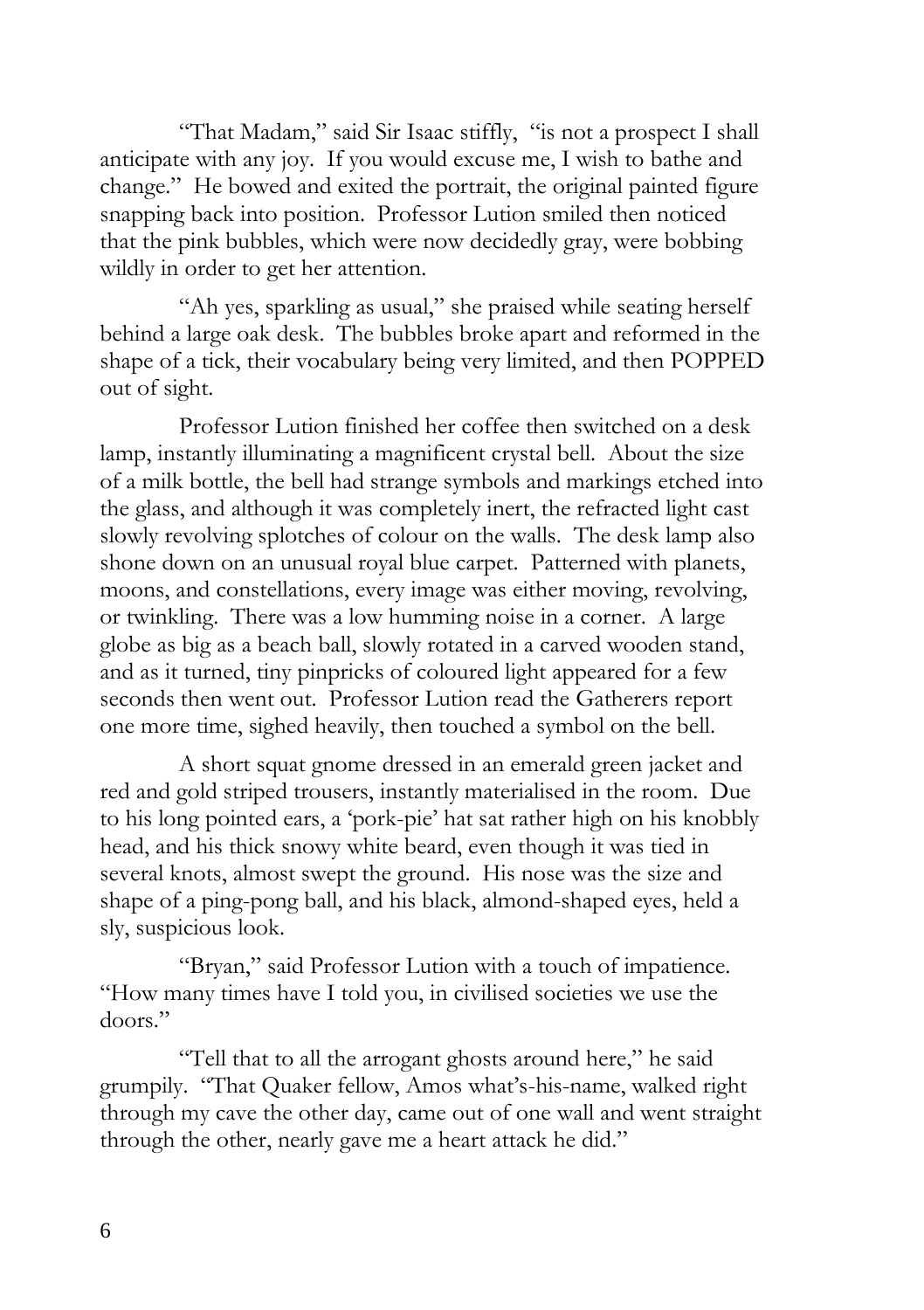To emphasise his point, Bryan twisted his face into a pained expression and dramatically clutched his chest. As he pretended to stagger towards the desk however, his "pork-pie" hat dropped by a fraction. To anyone who had studied Gnomish society, and Professor Lution was an expert on the subject, this was a danger signal.

There were two types of gnomes in Zanterus, domesticated and native, or as the gnomes insultingly referred to each other, Picklebuts and Grimesters. Native gnomes lived in pleasant underground villages with quaint names such as Martins Muckpuss, Strawberry Muckhill, and Hamlin-In-The-Muckhole. Access was gained by the simple expediency of walking through a tree. However, as the trees in question were buried amongst millions of others deep within the vast Zanterus forest, the villages were not easy to find. Native gnomes had their own laws, their own television network, the current favourite being Skimp Implee, host of the popular programme "Wheel of Misfortune", and considered the picking of their long curled toenails after dinner, the height of good manners.

Domesticated gnomes were those who had chosen to live, and abide by the laws, above ground. Native gnomes considered them outcasts and traitors, although they could re-join their underground brethren, but only on payment of the ultimate sacrifice – the removal of their beard. With a handful of exceptions, those gnomes who worked at Camals, and there were quite a few of them, had converted their rooms into a vague representation of their home village, by adding several tons of soil. As the saying went, "You can take the gnome out of the muck, but you can"t take the muck out of the gnome'.

Whether Domesticated or Native, gnomes were renowned for their mystical powers, their cunning and/or wisdom… and their tantrums. It was said that The Great Gnome Rebellion of 1666, was sparked by an argument over a slice of toast. It was well known that gnomes" ears "drooped" prior to a tantrum, and although Bryan's were obscured by his hat, Professor Lution had seen it drop, and quickly steered his attention in another direction.

"What an excellent impression Bryan. Have you ever considered joining the ZADS?"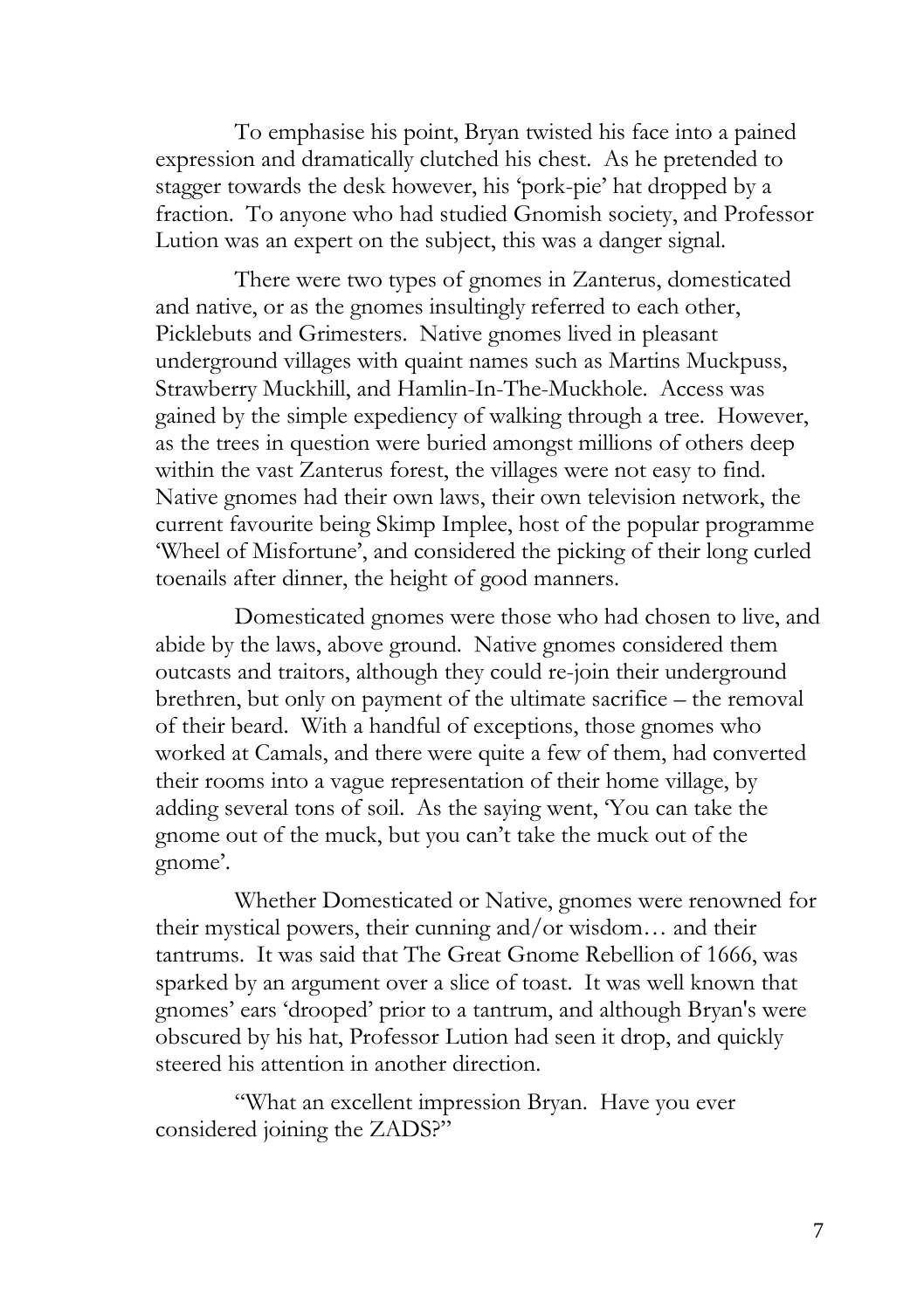Bryan almost choked. "The ZADS?" he repeated scornfully. "The Zanterus Amateur Dramatic Society? What would I want with a bunch of namby-pamby actors?"

"The ZADS is comprised of some of the greatest actors, actresses, and playwrights that ever lived, and judging from the little performance you just gave, you would fit right in. As for Amos, I"ll have a word with him if his sudden appearances distresses you so, but don"t try and hoodwink me by twisting the subject. As you well know, passing through objects is not the same as arching. I"ve spoken to you about this before."

"But what"s the point of running up and down stairs and opening and closing doors when I can simply arch?" he said in a rush, his pork-pie hat ominously twitching.

"Arching is only to be used in emergencies or when it"s warranted, and receiving a general summons to my office is not one of them. Please don"t do it again." As Bryan removed his hat and swept her a low bow, Professor Lution saw that his ears were almost flat. He rammed his hat back on his head and waited – he was not best pleased, but no tantrum. Professor Lution inwardly sighed before continuing, "Please ask Abacus Miller and King Arthur to come to my office. Mr Miller will probably be in his laboratory in the dungeon, and King Arthur will be in the Department of Parties. Oh what am I saying? I keep forgetting that since Doctor Inoot arrived and modernised certain areas, it's now called The Faculty of Ceremonial Observances. Anyway, the King will be on the fourth floor with the ZADS. Apparently Shakespeare has written a play."

"Oh not another one," said Bryan groaning. "What is it this time?"

Professor Lution gave a slight embarrassed cough. "I believe it's called... Justin and Tracy. It's supposed to be some retro, modern day take on Troilus and Cressida." Bryan"s hat was now so low, it almost covered his eyes. A first-class tantrum was pending. Fortunately, Professor Lution knew exactly how to diffuse it. "In fact Bryan, perhaps you could ask Miss Shorestump about joining the ZADS while you're there, and Bryan, don't..." SLAM "...slam the door on your way out."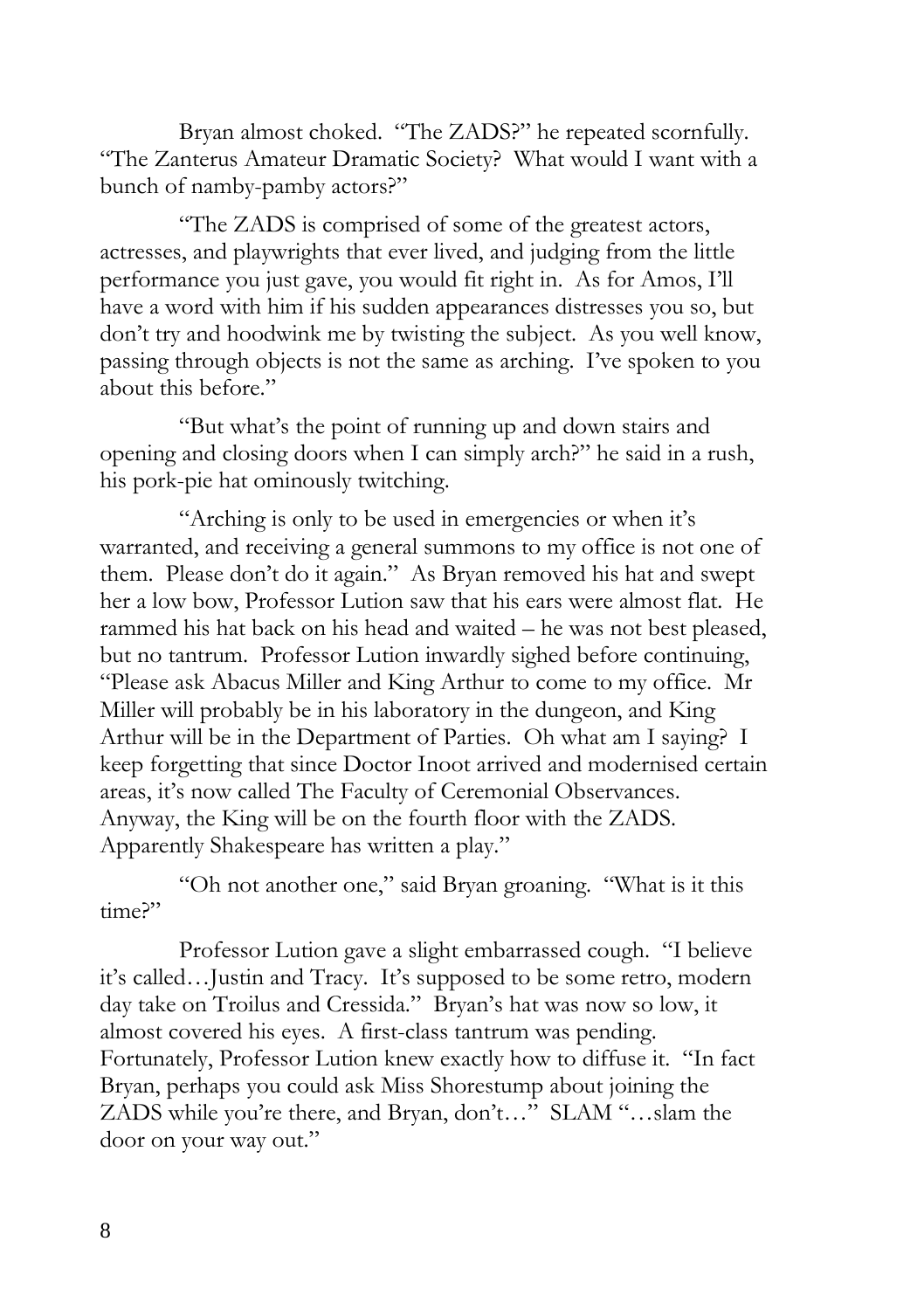Abacus Miller was the first to arrive. He was the deputy head of Alchemy, and had been teaching at Camals for two years. He was a short, pale faced man running to fat. A childhood injury had set his top lip in a permanent curl, consequently, nobody quite knew whether he was snarling or smiling. His greasy thinning hair was always styled in a ridiculous comb-over, and nobody had ever seen him dressed in anything other than a pale blue Safari suit. By contrast, King Arthur arrived impeccably groomed as usual. He was wearing a sparkling gold crown and a green velvet tunic, and his thick white hair was so stiff and perfectly curled, it could have been a wig.

"Gentlemen," said Professor Lution sounding business-like. "Thank you for coming at such short notice."

King Arthur stood up, and placing a hand over his heart, said in a dramatically deep voice, "Fair Lady, thou only hast to whisper on the wind and with all haste, I shall heed the call."

"Oh sit down Arthur," said Abacus Miller testily. "Leave that kind of ridiculous play acting for the ZADS." Professor Lution, who"d rather enjoyed the flowery piece of flattery, shot him a reproachful glance.

Even after two years of service, Professor Lution was still unsure of Abacus Miller. Apart from a few rumblings and grumblings, his record was impeccable, yet there was something creepy, almost sinister about him. He rarely mixed socially, and when he wasn"t teaching, he was locked in his laboratory deep within the bowels of Camals. He had requested "a quiet place to work" when he"d first arrived, explaining that, as many of his experiments were highly sensitive, he did not want to be disturbed. To the best of Professor Lution"s knowledge, nobody had ever set foot inside.

"If I could come to the point gentlemen," said Professor Lution, and pointed to the file on her desk. "This is a Gatherers report. It concerns a young girl who, by virtue of birthright, is eligible to attend Camals, even though at present she is unaware of our existence. She is articulate, possesses an extremely vivid imagination, and in general, is kind and considerate."

"Sounds like a perfect candidate," said King Arthur evenly, then added hopefully, "I don't suppose she can act as well? We could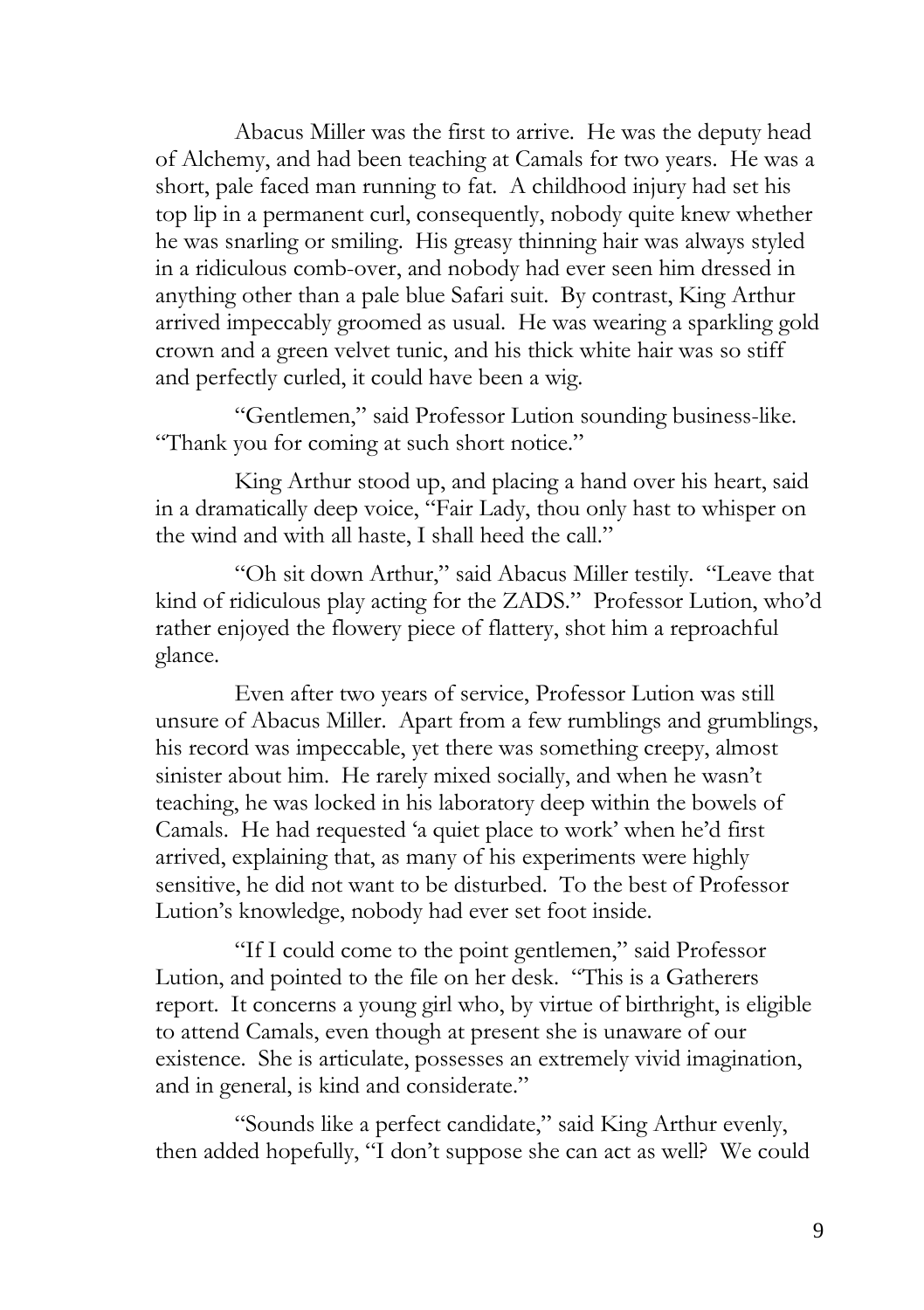do with some fresh young talent in the ZADS." Professor Lution held up a hand, this was not the time to be discussing recreational activities.

"Her name is…Grace Darling," she announced, her eyes never leaving Abacus Miller. The alchemy teacher"s only reaction was to raise his deformed top lip a fraction. King Arthur on the other hand, roared with laughter. He stamped a heavy boot on the carpet, narrowly missing the planet Pluto, which promptly ducked out of the way.

"So," said the King between guffaws. George Darling's little girl, the granddaughter of Digby Darling, is coming to Camals. Goodness me, wait till that gets out."

"I believe there are rumours already circulating to that effect," said Professor Lution, then looked at Abacus Miller inquiringly. "And your opinion?" she asked.

"You hardly need to ask," he said tonelessly. "Even by Camals standards, Digby Darling is an eccentric old fool with peculiar ideas. If the girl is of similar mind, she may well encourage dissent. There are already those who have naively raised Digby Darling to hero status, and the presence of his granddaughter would only increase this stupidity."

"I say, that"s a bit harsh," said Sir Isaac Newton from his painting. He had changed into a purple frock coat and a flowery pink cravat, and was puffing on a long-stemmed clay pipe. "I have always found Digby Darling a most affable fellow. Granted some of his ideas do seem radical, but then so did mine when I was alive."

"Thank you Sir Isaac," said Professor Lution quietly. "Well gentlemen, it seems we are divided on the issue. Fundamentally speaking the question is this, there have been Darlings at Camals for centuries, so are we to end this tradition simply on the basis of something Grace 'might' do?"

"I say yes," said Abacus Miller resolutely. Someone in a painting muttered, "What a surprise," but Miller ignored it. "If there"s even the slightest chance she"ll cause disruption and promote dissent, she should not be admitted."

"It would certainly liven things up though," said King Arthur brightly. "Quite frankly, if I'm forced to act in one more